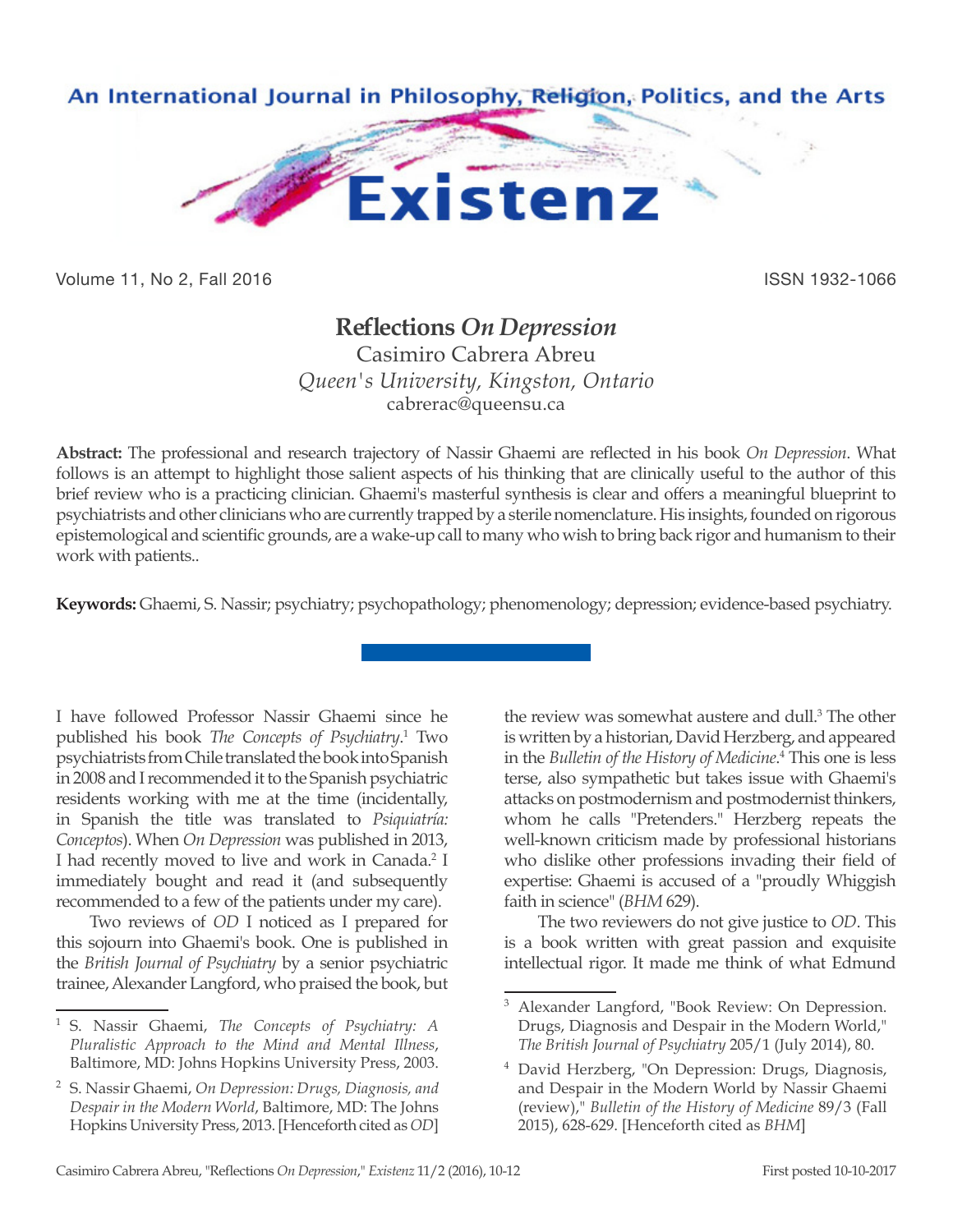Gosse said once about style, paraphrasing the French naturalist Buffon: "le style est l'homme même." "To attain this," Gosse goes on to say, "the writer must be sincere, original and highly trained."5 Do not lose sight of these first two adjectives and Ghaemi's scientific expertise, as I shall come back to them in what follows.

Barney Carroll, psychiatrist and an Australian expatriate, once wrote, "To understand depression is to understand psychiatry."6 It is under this statement we can truly appreciate the depth of Ghaemi's thinking and the daunting task he undertakes in his book. In a previous publication he had strongly and eloquently recommended going beyond a pragmatic nosology and thus "taking disease seriously."7 His book *OD* is therefore the culmination of an intellectual trip that started years ago in which he brings together a pluralistic perspective inspired and based on Karl Jaspers' *General Psychopathology* and what he has learned from Rollo May, Elvin Semrad, Paul Roazen and, in particular, Leston Havens, who are called his guides.<sup>8</sup> Ghaemi's expertise and distilled phronesis, both as a clinician and a researcher, is present throughout the book.

It is obvious that Ghaemi does not shy away from controversial issues; on the contrary, he embraces them with gusto and with a deliberate and uncompromising objective of finding out what is true, reflecting his profound sincerity and love for clear thinking. This is manifestly clear in his diatribe against postmodernism and, in particular, in his chapter on Pharmaggedon.

In dealing with the reception of *GP* in the United States, Andrés Heerlein and Carlos Cornaglia mention in a laudatory way Ghaemi's recent reintroduction to psychiatry of Jaspersian concepts such as "pluralism," "Transcendence" and "limit situations."9 These authors dedicate a few lines to explain the reasons why *GP* is still not widely known (or clinically applied) beyond a few psychiatrists of the East Coast including Ghaemi. It could be said that the first German edition of *GP* came out exactly during the emergence of psychoanalysis and that psychoanalysis became overwhelmingly successful; to make matters worse for *GP*, Jaspers positioned himself against psychoanalysis. The possible influence on American psychiatry of the publication of its translation by Hoenig and Hamilton in 1963 was thwarted by the emergence of the psychopharmacological revolution and biological psychiatry, and a few years later by the success of what Josef Parnas and Pierre Bovet called "operational psychiatry" (referring to DSM-III and its successive iterations).<sup>10</sup>

I think that Ghaemi's originality resides, at least in part, in his effort to revitalize Jaspers' pluralism in the face of the ferrous epistemological cage of the DSM classificatory system in general—as it pertains to Psychiatry—and in particular, as it is reflected in his approach to depression. In *OD* he establishes a distinction between recurrent severe depression as "depression disease" and neurotic and single episode depression as "depression non-disease." This classification sui generis becomes more complex as we get deeper into his book; further, he delves into the issue of manic-depressive illness, in which he enters in a collision course with David Healy. This initial dichotomous classification Ghaemi expanded and covered elsewhere, in a brilliant and conceptually superior article on biological existentialism.<sup>11</sup>

I have left the issue of Ghaemi's expertise to the end: in an era dominated by evidence-based medicine,

<sup>5</sup> Edmund Gosse, "Style," in *All There is to Know*, eds. Alexander Coleman and Charles Simmons, London, UK: André Deutsch Limited 1994, pp. 312-22, here p. 317.

<sup>6</sup> Barney J. Carroll, "Diagnostic Validity and Laboratory Studies: Rules of the Game," in *The Validity of Psychiatric Diagnosis*, eds. Lee N. Robins and James E. Barrett, New York, NY: Raven Press 1989, pp. 229-45, here p. 229.

<sup>7</sup> S. Nassir Ghaemi, "Taking Disease Seriously: Beyond 'Pragamatic' Nosology," in *Philosophical Issues in Psychiatry II: Nosology*, eds. Kenneth S. Kendler and Josef Parnas, Oxford, UK: Oxford University Press 2012, pp. 42-53.

<sup>8</sup> Karl Jaspers, *General Psychopathology, Vol. 1*, transl. J. Hoenig and Marian W. Hamilton, Baltimore, MD: The Johns Hopkins University Press, 1997. [Henceforth cited as *GP*]

<sup>&</sup>lt;sup>9</sup> Andrés Heerlein and Carlos Cornaglia, "The Reception of Jaspers' General Psychopathology Outside of Europe," in *Karl Jaspers' Philosophy and Psychopathology*, eds. Thomas Fuchs, Thiemo Breyer, and Christoph Mundt, New York, NY: Springer 2014, pp. 61-74.

<sup>&</sup>lt;sup>10</sup> Josef Parnas and Pierre Bovet, "Psychiatry Made Easy: Operation(al)ism and Some of its Consequences," in *Philosophical Issues in Psychiatry II: Nosology*, eds. Kenneth S. Kendler and Josef Parnas, Oxford, UK: Oxford University Press 2012, pp. 190-212.

<sup>&</sup>lt;sup>11</sup> S. Nassir Ghaemi, "Understanding Mood Disorders: Karl Jaspers' Biological Existentialism," in *One Century of Karl Jaspers' General Psychopathology*, eds. Giovanni Stanghellini and Thomas Fuchs, Oxford, UK: Oxford University Press 2013, pp. 258-75.